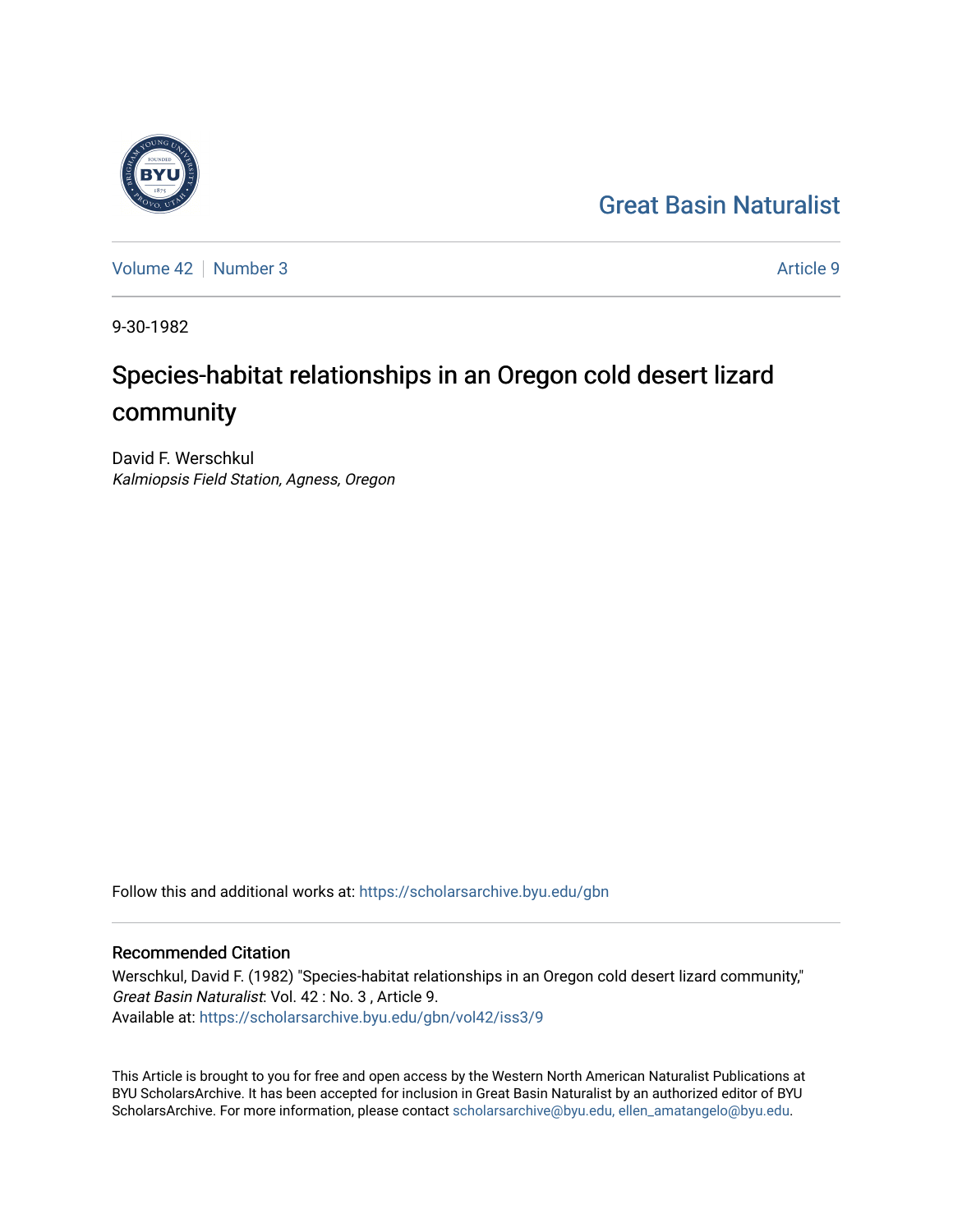#### SPECIES-HABITAT RELATIONSHIPS IN AN OREGON COLD DESERT LIZARD COMMUNITY

David F. Werschkul'

ABSTRACT.- The abundance and diversity of lizards in nine habitat types from Oregon were studied from May through October 1980. Eight species were from eight habitat types. The most common species were Sceloporous occidentalis, Uta stansburiana, Sceloporous graciosus, and Cnemidophorus tigris. Phrynosoma douglassi was uncommon and Eumeces skiltonianus was not observed. Temporary streams in nonbasaltic areas were the most productive habi-<br>tat in terms of lizard abundance but sagebrush areas were the most productive habitat in terms of species div No lizards were recorded from grassland conversion areas. The conflict between a land management policy that emphasizes both vegetation conversion and conservation of present wildlife stocks is discussed.

The herpetofauna of Malheur County, lo cated in the extreme southeastern corner of Oregon, has been largely neglected in spite of the biological interest in this transition zone between the Great Basin and the cold desert areas of northern Oregon, Washington, and Idaho (Storm and Pimentel 1949, Ferguson et al. 1958, St. John 1980). The purpose of this study was to survey the herpetofauna and relate abundance and diversity to habitat type. Herein <sup>I</sup> report my findings on the structure of the lizard community. The abundance and diversity of amphibians and snakes is reported elsewhere (Werschkul 1980).

#### STUDY AREA

The climate of southeastern Oregon is characterized by variation with short, hot summers, mean July temperature of 25 C, and long, cold winters, mean temperature be tween November and March of 4.6 C (Loy et al. 1976). Rainfall is highest in May, 40 mm, and lowest in August, 6 mm. A complex geologic area, early Miocene extrusions of basalt and rhyolite form the foundations for present formations (Kittleman et al. 1967, Kittleman 1973). Bisected by erosion, these volcanic platforms have formed elongate ridges and basins with deposition of alluvial materials along river channels. Plant communities from this high desert ecosystem, the juniper-sagebrush woodland extension of the Great Basin pinyon-juniper woodland (Detling 1968), have been classified by Franklin and Dymess

(1973), and, although big sagebrush (Artemisia tridentata)/bluebunch wheatgrass (Agropyron spiratum) is recognized as the cli matic climax (Eckert 1957, Tueller 1962), native grasses have largely disappeared because of livestock grazing (Tueller 1962). Regardless, the composition of the plant community responds to local conditions and black sage brush (Artemisia arbuscula) is found on shallow soils, shadscale (Atriplex confertifolia) and hopsage (Grayia spinosa) are common on xeric sites, and greasewood (Sacrobatus vermiculatus) dominates on sandy and alkaline sites.

#### **METHODS**

The areas censused were bordered to the by the Oregon-Idaho state line (117°05'W), to the west by the Alvord Desert (118°30'W), to the south by the Oregon-Nevada state line (42°00'N), and to the north by the Malheur River (44°00'N) from May through October 1980 (Fig. 1). Each census site was classified into one of nine habitat types depending on the composition of the plant community and the geologic and soil conditions. These habitat types were sage brush, alkaline flats, grasslands, rocky areas of basaltic or nonbasaltic origin, temporary streams in basaltic or nonbasaltic areas, per manent streams, and sand dunes.

 $S$ AGEBRUSH.— A composite category for sagebrush areas including higher elevation sites of sagebrush in association with bitter-

<sup>&#</sup>x27;Kalmiopsis Field Station, Agness, Oregon 97406.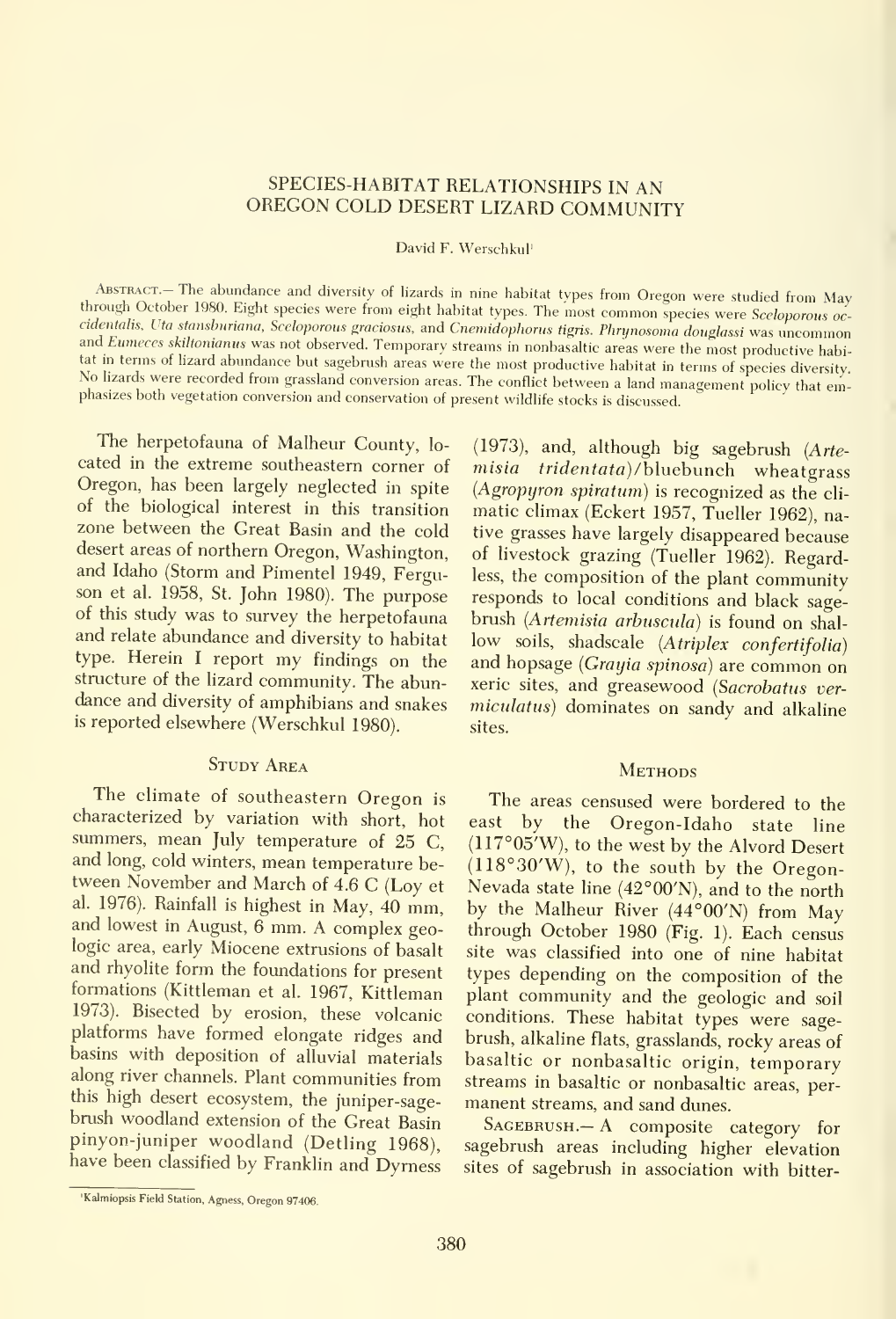brush {Purshia tridentata), juniper {Juniperus occidentalis), and mountain mahogany {Cer cocarpus ledifolius); xeric sites with saltbrush {Atriplex sp.); and rocky areas with black sagebrush, as well as the more common plateau and basin regions with nearly pure stands of big sagebrush.

Alkaline flats.— The shrub community from these ancient lakebeds, or playas, in clude shadscale, hopsage, and greasewood, al though on extremely alkaline areas the vegetation was absent except on small (ca  $10 \text{ m}^2$ ) hummocks.

GRASSLANDS.— Native grasses have largely disappeared because of livestock grazing. Range restoration projects, under the administration of the Vale District of the Bureau of Land Management, include seeding of crested wheatgrass {Agropyron cristatum) (Heady and Bartolome 1977), and it is these areas I censused during this study.

ROCKY AREAS OF BASALTIC ORIGIN. - Those rocky areas that included exposed bluffs, talus slopes of basaltic rubble, and the more recent basaltic extrusions of the smooth pa hoehoe type.

ROCKY AREAS OF NONBASALTIC ORIGIN. - A composite category that included areas as di verse as arkose sandstone and hard pyroclas-



Fig. 1. Location of survey, Malheur County, Oregon.

tic flows. Shrub cover was always sparse, less than one shrub stem per 25 m<sup>2</sup>.

SAND DUNES. - Sandy areas devoid of vegetation except for border cover, usually greasewood or big sagebrush.

Temporary streams in basaltic areas.— Streams on ridges and steep slopes usually eroded to basalt; sandy areas might be present, but they were not extensive. The most common woody plants were willows {Salix spp.) and chokecherry (Prunus sp.).

Temporary streams in nonbasaltic AREAS.— Streams on relatively flat areas usually did not erode to basalt, although basaltic boulders were sometimes present. Woody plants were for the most part absent and the plant community was similar to that found in sandy, slightly alkaline areas and included greasewood, rabbitbrush {Chrysothamnus spp.), and Indian ricegrass (Oryzopsis humenoides).

PERMANENT STREAMS.- Those areas adjacent to permanent flowing water. Usually, a well-developed riparian community of wil lows, cottonwood (Populus trichocarpa), and hawthorn {Crataegus spp.) was present.

Lizards were censused by slowly walking (ca  $0.5$  m sec<sup>-1</sup>) through areas noting those species present. Each census period lasted 20 minutes, and animal abundance was calculated as the number of animals seen per census period. In general, animals were not pur sued or captured unless identification was uncertain. An area might be censused repeatedly, but no particular site was censused more than once. For example, Jordan Craters, a large expanse of recent basaltic extrusions (Kindschy and Maser 1978), was cen sused for 17 census periods, although no particular site was visited more than once. Most censuses were made during the morning, 0630-1030, and the afternoon, 1500-1900, although some censusing oc curred at other times.

Malheur County, the study area, is large, approximately 2.6 million ha. Consequently, areas censused were representative of the habitats found there. Some areas were chosen because of reports of one species or another. To minimize error in determining specieshabitat relationships, <sup>I</sup> censused each habitat type often enough, a total of 358 census periods or 4160 minutes, to reduce the impacts of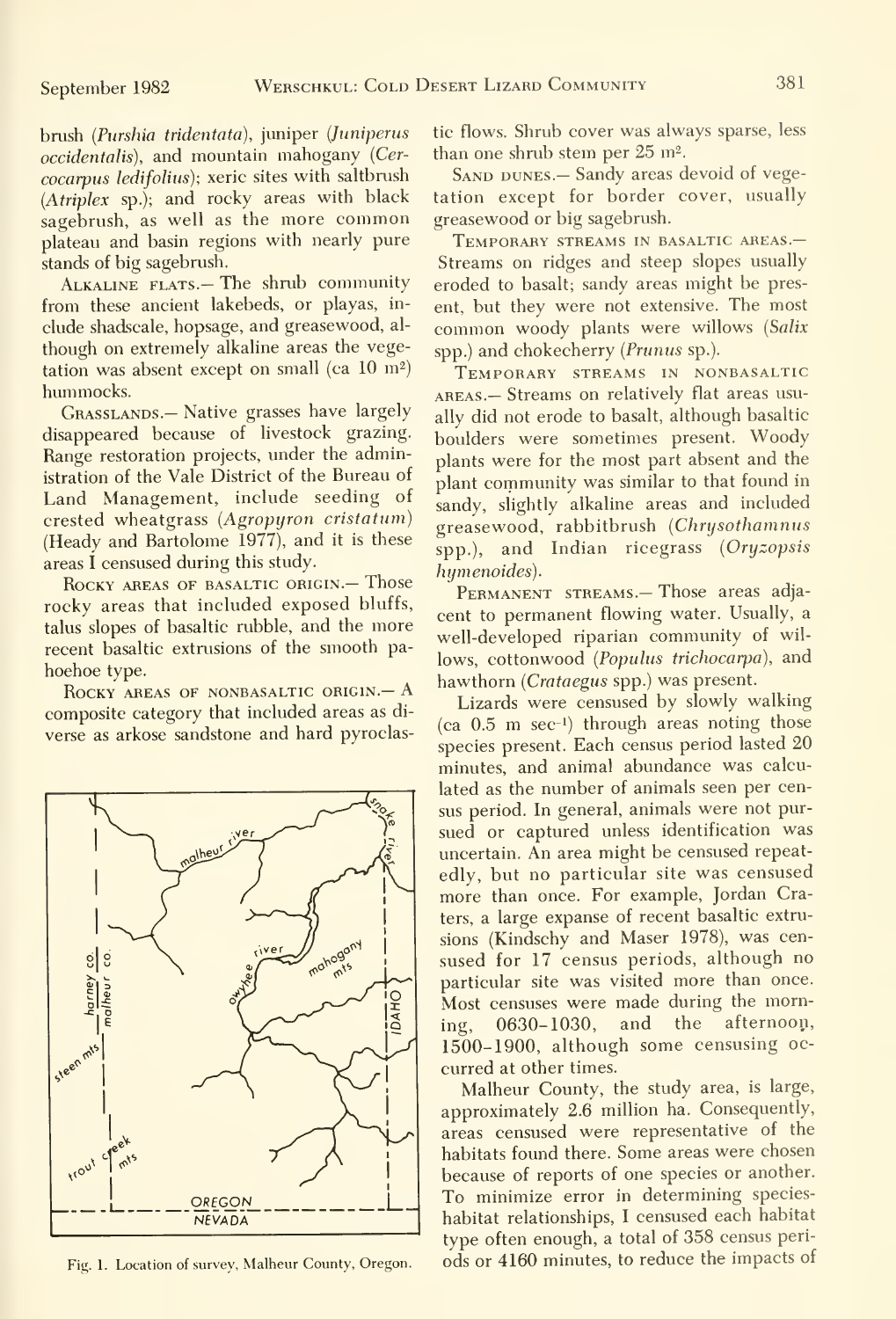season, time of day, and weather on animal activity (see Mayhew 1968, Parker and Pianka 1976). It is recognized that the Phryno soma are probably underestimated and Eumeces may have been missed due to the survey technique used here.

#### Results and Discussion

Nine species comprise the lizard fauna of southeastern Oregon (Stebbins 1954, St. John 1980), eight of which were recorded during this study (Table 1). The most commonly observed species were Sceloporous occidentalis, Uta stansburiana, Sceloporous graciosus, and Cnemidophorus tigris. Phyrnosoma douglassi were uncommon, only two sightings, and Eumeces skiltonianus were not observed (but see St. John 1980). A total of 192 lizards or 0.5 animals per census period was recorded.

Habitat importance values were calculated in two ways: (1) as the percent of census sites per habitat type with at least one animal sighted, and  $(2)$  the average number of animals per successful census site (those sites with at least one animal sighting). As might be expected, these methods of estimating spe-

cies-habitat values are positively correlated (Spearman Rank Correlation =  $0.48$ ; p <  $0.01$ ; n = 29), although some noteworthy exceptions exist. For example, for temporary streams in nonbasaltic areas S. occidentalis were found in 9.1 percent of the census sites, a relatively low value, but averaged 2.7 ani mals per successful census site. This may have resulted from the fact that, when large boulders (used for sunbathing) were present, S. occidentalis were more commonly observed than when large boulders were absent.<br>Likewise, S. graciosus were relatively uncommon in sagebrush areas, 4.4 percent of the census sites, although relatively high numbers were found when encountered, 2.1 animals per successful census site. In this case, S. gra ciosus were uncommonly observed except where small mammal burrows were present. These lizards apparently use these burrows to aid in thermoregulation and to avoid predators. Conversely, although Gambelia wislizeni were commonly observed from temporary streams in nonbasaltic areas, 18.1 percent of census sites, numbers were always low, 1.5 animals per successful census site. Gambelia wislizeni, however, were not

TABLE 1. Occurrence of lizards from nine habitat types from Malheur County, Oregon.

|                         | Habitat     |                |                           |                |            |              |                 |              |                                      |                                               |                      |
|-------------------------|-------------|----------------|---------------------------|----------------|------------|--------------|-----------------|--------------|--------------------------------------|-----------------------------------------------|----------------------|
| <b>Species</b>          | $n^a$       | N <sub>b</sub> | Sagebrush                 | Alkaline flats | Grasslands | Rocky basalt | Rocky nonbasalt | Sand dunes   | Temporary streams<br>in basalt areas | streams<br>areas<br>in nonbasalt<br>Temporary | Permanent<br>streams |
| Crotaphytus bicinctores | 10          | 20             | 1.3c<br>2.00 <sub>d</sub> |                |            | 7.1<br>1.00  |                 |              |                                      | 15.1<br>2.60                                  |                      |
| Gambelia wislizeni      | $18\,$      | $25\,$         | 5.0<br>1.28               | 11.1<br>1.50   |            |              |                 | 12.5<br>2.00 |                                      | 18.1<br>1.50                                  |                      |
| Sceloporus occidentalis | 20          | 40             | 2.5<br>1.23               |                |            | 19.5<br>2.33 | 7.1<br>1.00     |              | 7.7<br>1.00                          | 9.1<br>2.67                                   | 6.4<br>2.00          |
| Sceloporus graciosus    | 16          | 32             | 4.4<br>2.10               | 33.3<br>2.30   |            | 6.8<br>1.00  |                 |              |                                      |                                               |                      |
| Uta stansburiana        | 16          | 38             | 1.9<br>1.70               |                |            |              |                 |              |                                      | 33.3<br>2.70                                  | 6.4<br>1.50          |
| Phrynosoma douglassi    | $\sqrt{2}$  | $\mathbf{2}$   | 1.3<br>1.00               |                |            |              |                 |              |                                      |                                               |                      |
| Phrynosoma platyrhinos  | $\,$ 8 $\,$ | 10             | 2.5<br>1.00               | 11.1<br>1.50   |            |              |                 | 12.5<br>1.50 |                                      |                                               |                      |
| Cnemidophorus tigris    | 19          | 30             | 5.0<br>1.70               | 5.5<br>1.00    |            | 2.2<br>1.00  |                 | 25.0<br>2.00 |                                      | 12.1<br>1.30                                  | 3.2<br>1.00          |

Number of census periods with at least one animal sighting.

<sup>C</sup>Percent of census sites with at least one animal sighting.

dAverage number of animals per successful census period.

b<sub>Total</sub> number of animals sighted.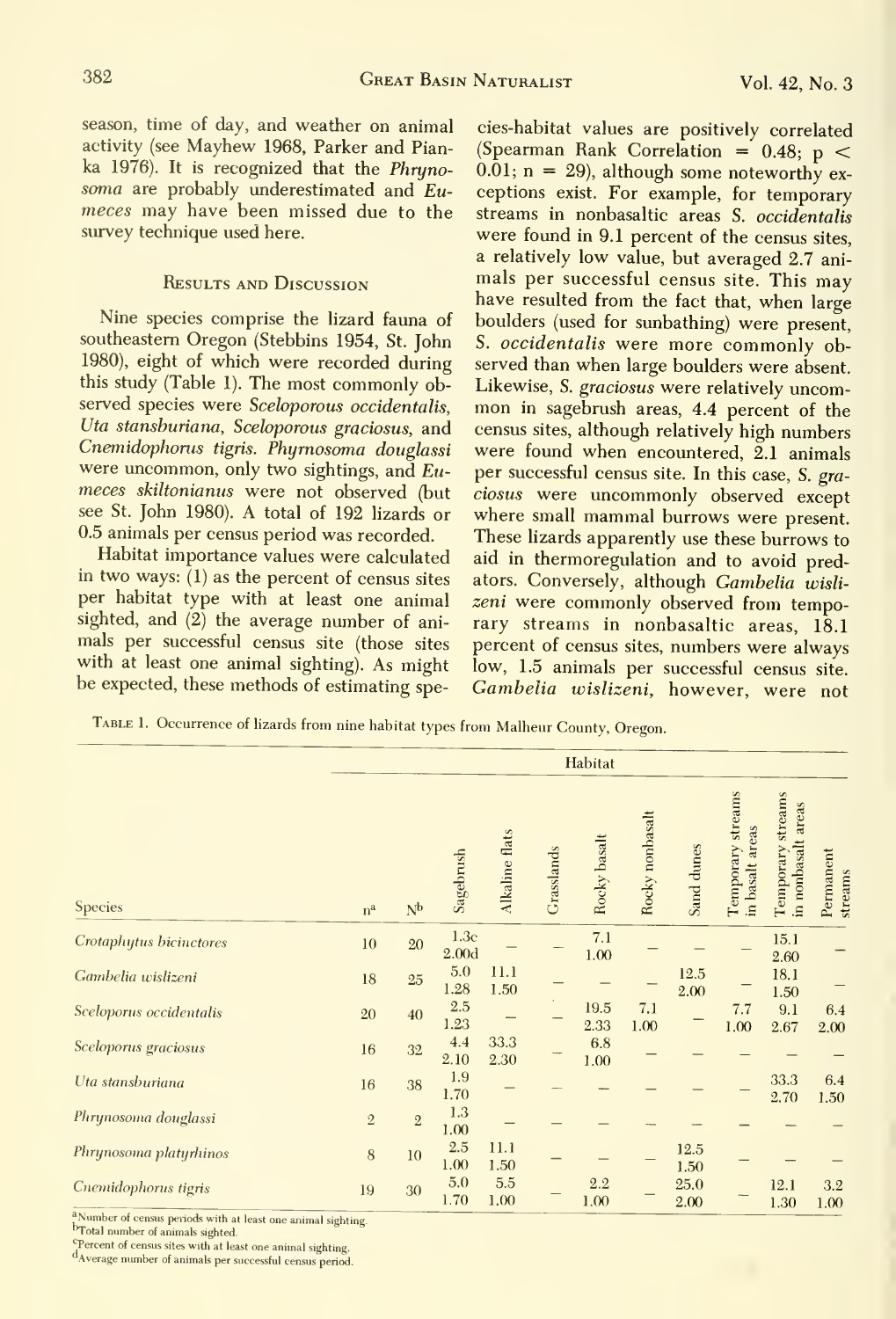observed in high numbers in any habitat (Table 1) and it is suspected that some spac ing mechanism may be at work. Overall, when microhabitat characteristics cause clumping, such as the presence of boulders for S. occidentalis or small mammal burrows for S. graciosus, then the number of animals per successful census site tend to overestimate habitat importance.

Sagebrush habitat, in terms of species observed, was the most productive census area, with all eight species observed (Table 1). Grasslands, with no observations, was the least productive. Shrub cover is important in determining lizard distribution and abundance patterns by providing shaded areas needed for thermoregulation and as hiding sites from predators (Germano and Hungerford 1981). Shrub cover removal, by re ducing the vertical and horizontal habitat stratification and shading and hiding areas, results in poor habitat for lizards. In terms of abundance, the habitat associated with temporary streams in nonbasaltic areas was the most productive and grasslands the least pro ductive (Table 2). Each species had a preferred habitat (Table 1), and that associated with temporary streams in nonbasaltic areas was preferred by more species, three, than any other habitat type. Although sagebrush areas had the highest number of species observed, only P. douglassi preferred this habitat type (Table 1) and the average number of lizards seen per census period was comparatively low (Table 2).

The complete lack of observations of liz ards in grasslands was unexpected. Although studies of lizard-habitat relationships in Ari zona have shown low use of grasslands areas by most species, some species (e.g., Sonora spotted whiptail, Cnemidophorus sonorae) were more common in grasslands than else where, and only a minority of species (4 of 9) went unrecorded in grasslands (Germano and Hungerford 1981). Two possible factors contributing to the lack of lizard sightings in the grasslands from this study were: (1) <sup>I</sup> ex eluded, as much as possible, any edge effects during censusing by picking grassland areas away from other habitat types and areas lacking sagebrush, boulders, or any other fea tures causing habitat stratification, and (2), during the study year, rainfall was high, caus ing dense and tall stands of grasses to develop. This increased the technical difficulties associated with the walking transect survey and may have caused local lizard movements to habitats with open areas needed for foraging. It seems unlikely that all species of liz ards avoided grasslands at all times, and some species may benefit from increases in the acreage of grasslands (Germano and Himgerford 1981). Census of areas with habitat discontinuities may have shown more use of grasslands by lizards than indicated here.

Still, to a large extent, lizards failed to use grasslands in this study area and a question arises relative to the economic necessity for expanding grasslands and the desire to conserve wildlife stocks. Grasslands, important for livestock production, were avoided by liz ards in this study, and other plant communities, important to lizards, are unproductive for livestock. My findings suggest that, when

Table 2. The abundance and diversity of lizards for nine habitat types from Malheur County, Oregon. Diversity (H) is measured as the Shannon-Weaver index (H =  $\Sigma$  - $p_i$  ln  $p_i$ ).

| Habitat                 | Number of<br>census periods | Number of<br>species | H    | Average number of<br>lizards per census period |  |
|-------------------------|-----------------------------|----------------------|------|------------------------------------------------|--|
| Temporary streams in    |                             |                      |      |                                                |  |
| nonbasaltic areas       | 33                          | 5                    | 1.41 | 1.97                                           |  |
| Alkaline flats          | 18                          |                      | 0.97 | 1.17                                           |  |
| Sand dunes              | 16                          | 3                    | 1.01 | 0.94                                           |  |
| Rocky basaltic areas    | 46                          |                      | 0.83 | 0.61                                           |  |
| Sagebrush               | 156                         | 8                    | 1.87 | 0.36                                           |  |
| Permanent streams       | 31                          | 3                    | 0.94 | 0.26                                           |  |
| Temporary streams in    |                             |                      |      |                                                |  |
| basaltic areas          | 13                          |                      |      | 0.08                                           |  |
| Rocky nonbasaltic areas | 14                          |                      |      | 0.07                                           |  |
| Grasslands              | 18                          | $\theta$             |      | 0.00                                           |  |